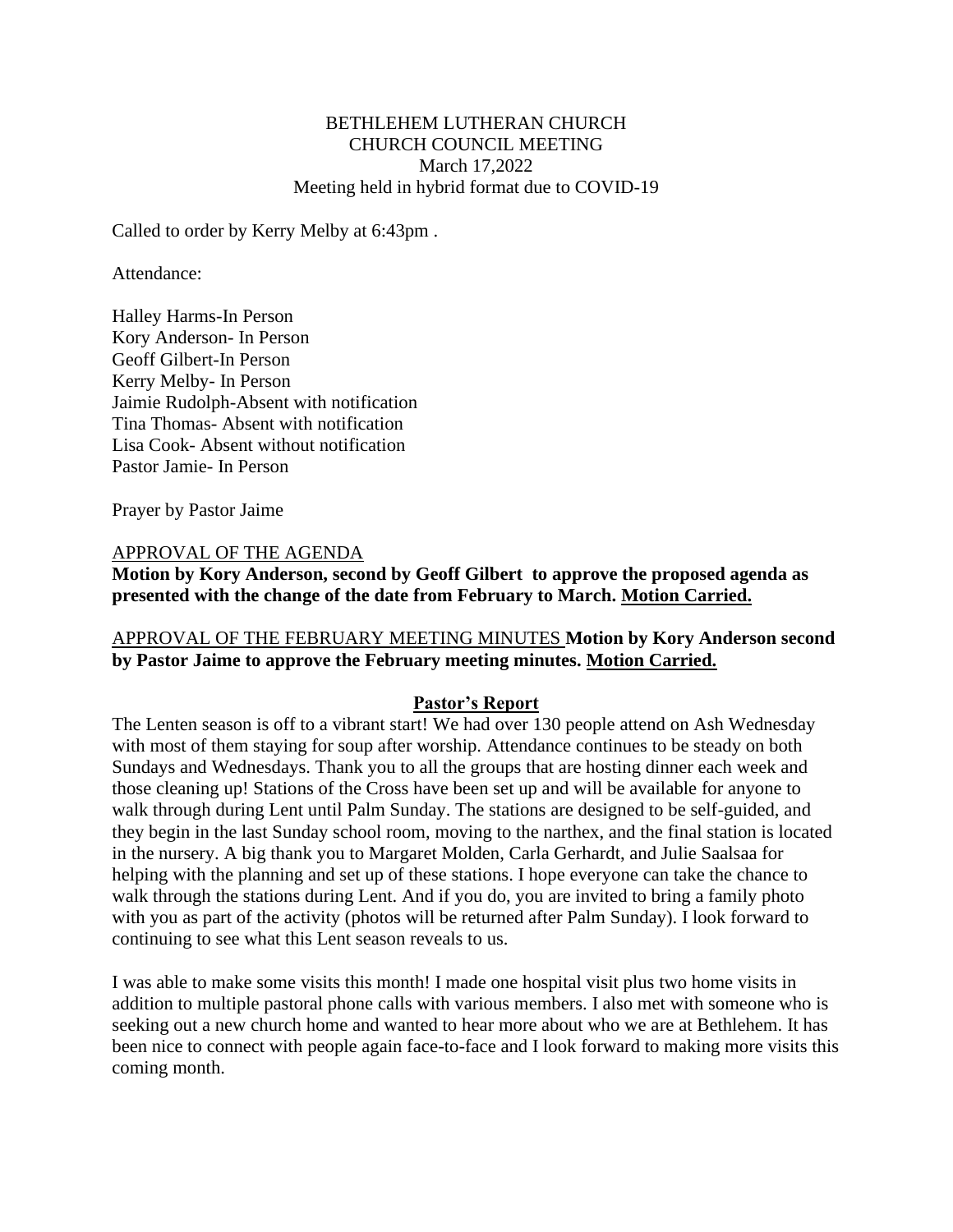The Synod LEAD Conference was on February  $27<sup>th</sup>$  which Kerry, Geoff, and I all attended. I found it to be a good day to connect with other synod colleagues and to learn about some new things that I think we can use here at Bethlehem, including on council, stewardship, and with some of our youth. I continue to attend my weekly text study on Zoom with other ministry colleagues as well as our monthly Synod Conference meetings. Additionally, I was able to attend my first Synod Rostered Women's Gathering on February 24<sup>th</sup> which meets quarterly. Meeting with colleagues continues to be a gift of support and learning for me.

I continue to meet with Janice and Julie for our biweekly staff meetings which helps us work collaboratively as an office staff team. I attended our Finance Committee meeting, Covid Task Force meeting, and Women's Group meeting this month. The Women's Group is preparing for their Women's Tea at the end of April which is exciting! We also had our All Committee Meeting on February  $28<sup>th</sup>$  which I found to be an energizing meeting! There are some exciting things happening here and I am eager to see where they lead and how the Spirit continues to guide and lead us!

With the peace and hope of Christ, Pastor Jaime Benson

## **COMMITTEE REPORTS**

Finance Committee Met March 1st

- February off to good start. General offerings are up over previous years. Total revenue was \$20762. Expenses were \$20714 up a little but in line with expectations. Overall the year is doing well as we did last year, and 2021 was a good year for the church.
- 2021 Financial Audit was held on February 24, 2022. Members of the audit committee were Judy Traut, Jaimie Rudolph, and Angela Pace. The audit produced no new recommendations and felt the finances were well organized and in good shape.
- Peak System Update: Still waiting to hear about parts for the live stream. Money was donated to cover the cost of this update. Church only paid for service call.

## Christian Education Committee Report

Confirmation: See Pastor Jamie's Report, no confirmation during lent

Sunday School:First Communion will be on Palm Sunday. There will 3-4 5th graders present. There are 3 Sunday School children practicing bells with Carla.

Youth Group: There is a high school lock-in this Saturday. Megan would like to do a 30 hour famine with the youth on a weekend of a youth led service.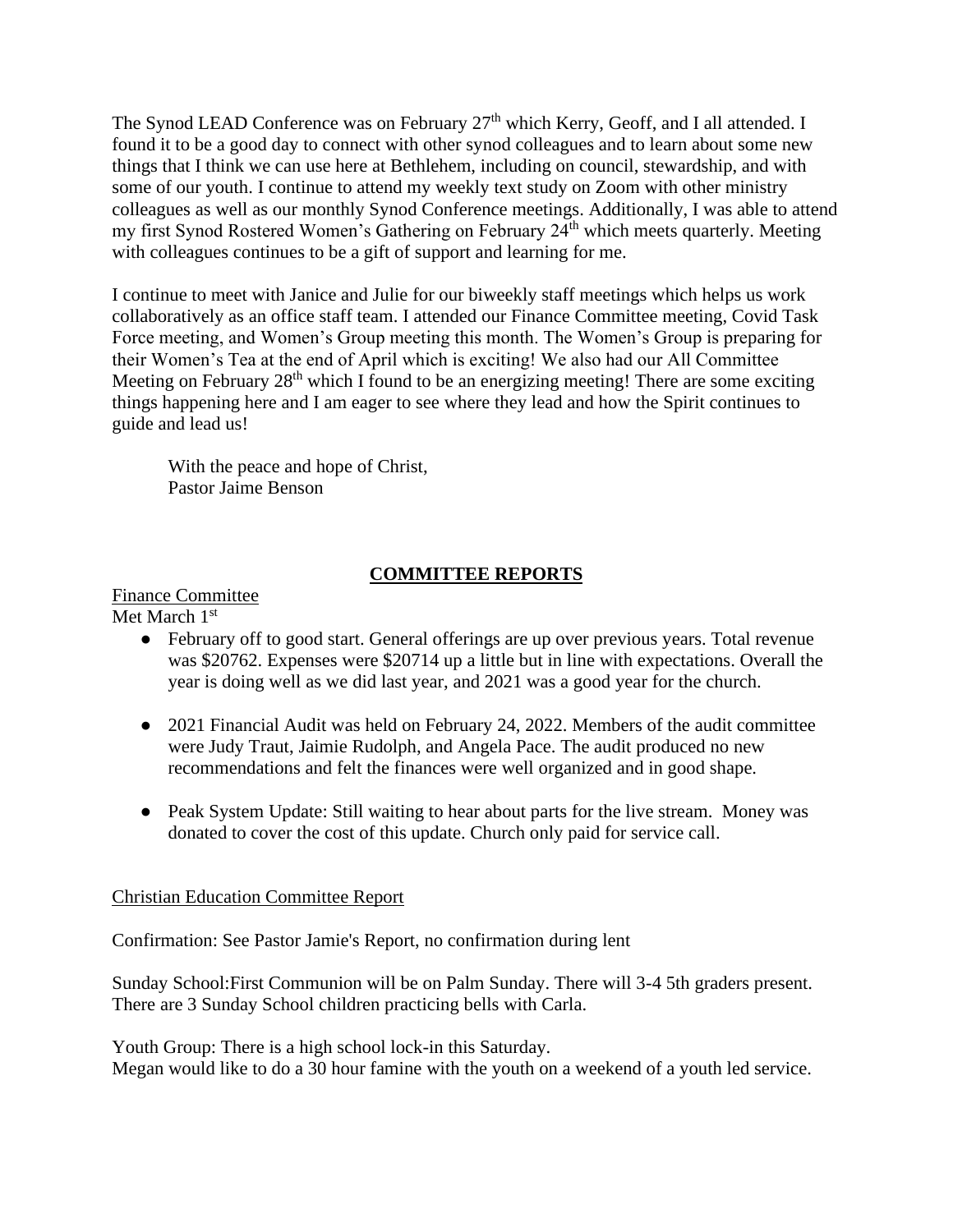#### Worship & Music Committee Report

The hand chimes group has been practicing and hope to debut on psalm Sunday. There are plans to start up the praise team soon. We welcome Jody Calhoun as a fellow musician. The high school youth will be leading one service per month for the next 3 months.

Holy Week schedule will be as follows:

- Maundy Thursday 6:30 pm
- Good Friday 6:30 pm
- Easter Sunday 9 am

### Property Committee Report

Saturday March 5, the Fire Alarm System and the phone system at church took a hit from lightning. The Simplex Fire Alarm system went into fault meaning a direct short to ground in the system. I called Best Defense our monitoring contractor and they said they do not work on Simplex Panels, so I called Simplex (Johnson Controls)for a tech to check our system panel out. I met with him on Monday March 7th and we ohmed out all devices at the panel and did not find any shorts to ground on any device. We isolated the main board and found the fault within the main electronic board. The estimated cost of a replacement board as per the tech is \$3500.00. This specific board in a short time frame will not be available or we may not be able to get it at all during this time of material shortages in the US.

 I have asked Johnson Controls to send a quote for the new board if they can get it in a reasonable time frame. I also requested that they send a quote for a new Simplex Panel since the panel is about the same cost as a replacement board. Our system is operational for fire and smoke detection and notification but with the positive ground fault if we should take another lightning strike would blow the panel completely out as per the Johnson Controls tech.

 I asked Julie S. to contact our insurance company to inform them of the claim forthcoming to give them heads-up.

 The phone system was not useable on Monday so Frontier was called. I met the tech at church to check out the system. He checked the incoming lines that they are responsible for and found they were okay. He stated they no longer worked on internal phone wiring but I talked him into hard wiring across a lightning bridge and it fixed the problem. I will secure another bridge and replace the shorted out one.

 I installed the Ring Monitoring system for the administration personnel. The Ring System is located by the Admin door to the church. It seems to be working okay for the them.

We have one HVAC Rooftop unit that is not operational for the West end of the Sanctuary. I have the part on order but will not receive it until April 19th.

Delmont M. Molden

## Stewardship/Evangelism

The congregation was invited to attend a Kick-Off meeting of the newly formed / starting again Stewardship Committee on March 2, 2022.

In attendance: Pastor Jaime Benson, Ruth Price, Tania Anderson, Ann Ciske, Lisa Cook

Conversation centered around what stewardship means and the themes / areas of life it can be applied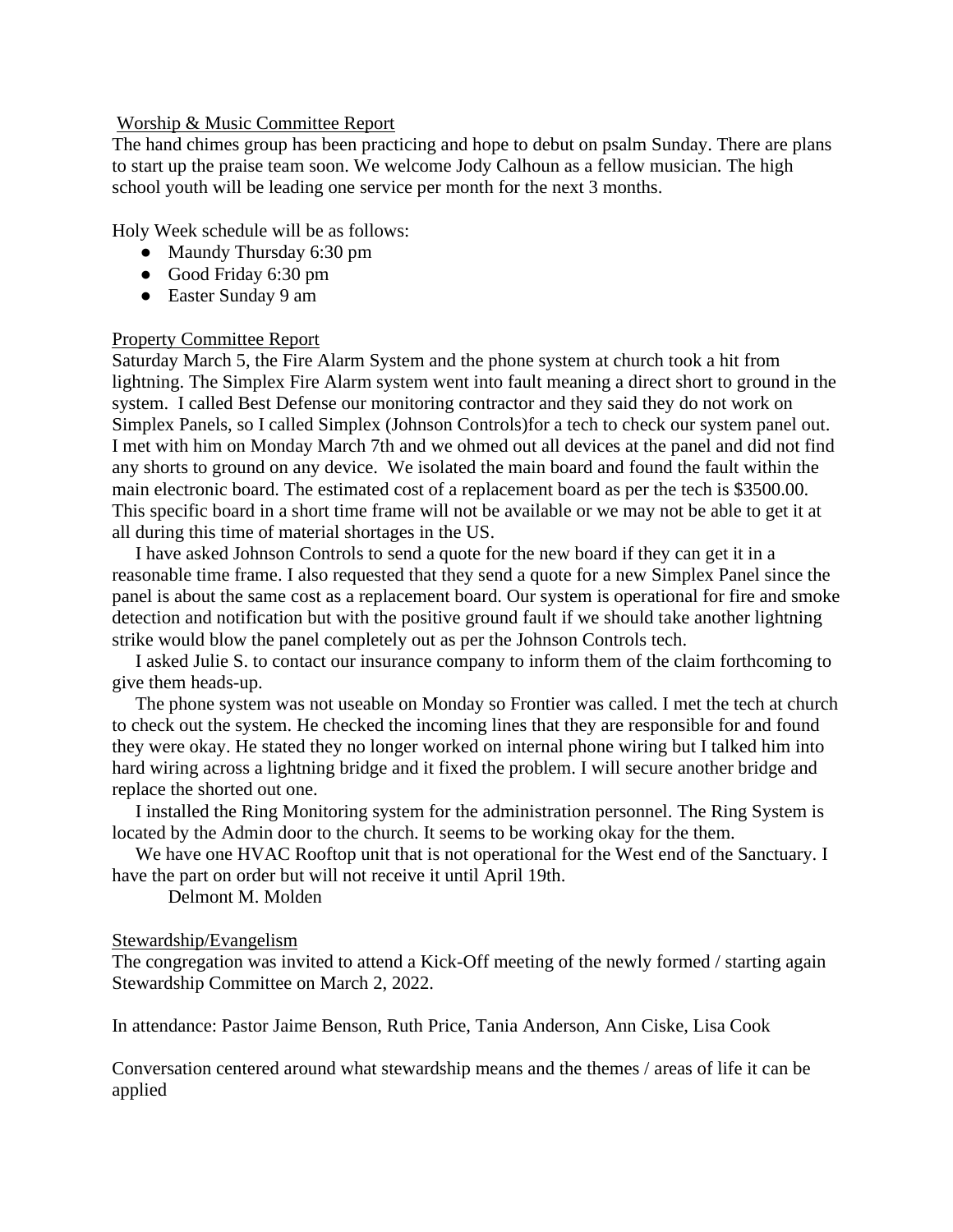to beyond personal and congregational finances, how to engage the congregation in thinking about

stewardship all year long, and how to create a sustainable plan for making stewardship part of our

church's identity.

Ideas were shared to start exploring stewardship with the congregation at the end of March, then kicking off monthly themes of stewardship. A calendar of ideas will be finalized but we plan to start in

April with Stewardship of the Earth & amp; Natural Resources.

We'll look to utilize the screen and projector to share ideas, as well as including communications in

other formats like the weekly newsletters, Chimes, and bulletin board.

We will meet again on March 23rd after worship and soup supper, at 6:30 pm. Everyone is invited

and we'd ask you to spread the word and encourage others to join us.

Covid Task Force

Met on March 8<sup>th</sup>. Here is what we discussed:

1. Masks will be optional for everyone. Not required for elementary or middle school children. We can put a sign on the front doors stating masks are optional

2. We will bring passing of the offering bowl back this week. We will announce for two weeks that we will be bringing back "normal" communion as an option. This will be dependent on volunteers to sign up for altar guild and communion assistants.

3. Peace will stay as is, but if someone wants to move around to greet people that will also be ok.

4. When serving food, masks are not required, but gloves should be worn when handling food. This should be a guideline for always, not just because of Covid.

## Local and Global

There were several boxes of food delivered to the The Market at the high school last week.

Open Doors for Refugees is continuing to collect items for refugees that arrive in the Madison Area.

Carol Oh, and the NHS are collecting items for The Ensuring Success Project for refugees arriving in the Milwaukee area until March 20th.

Our Food Pantry Helpers are continuing their work each month as are the Quilters.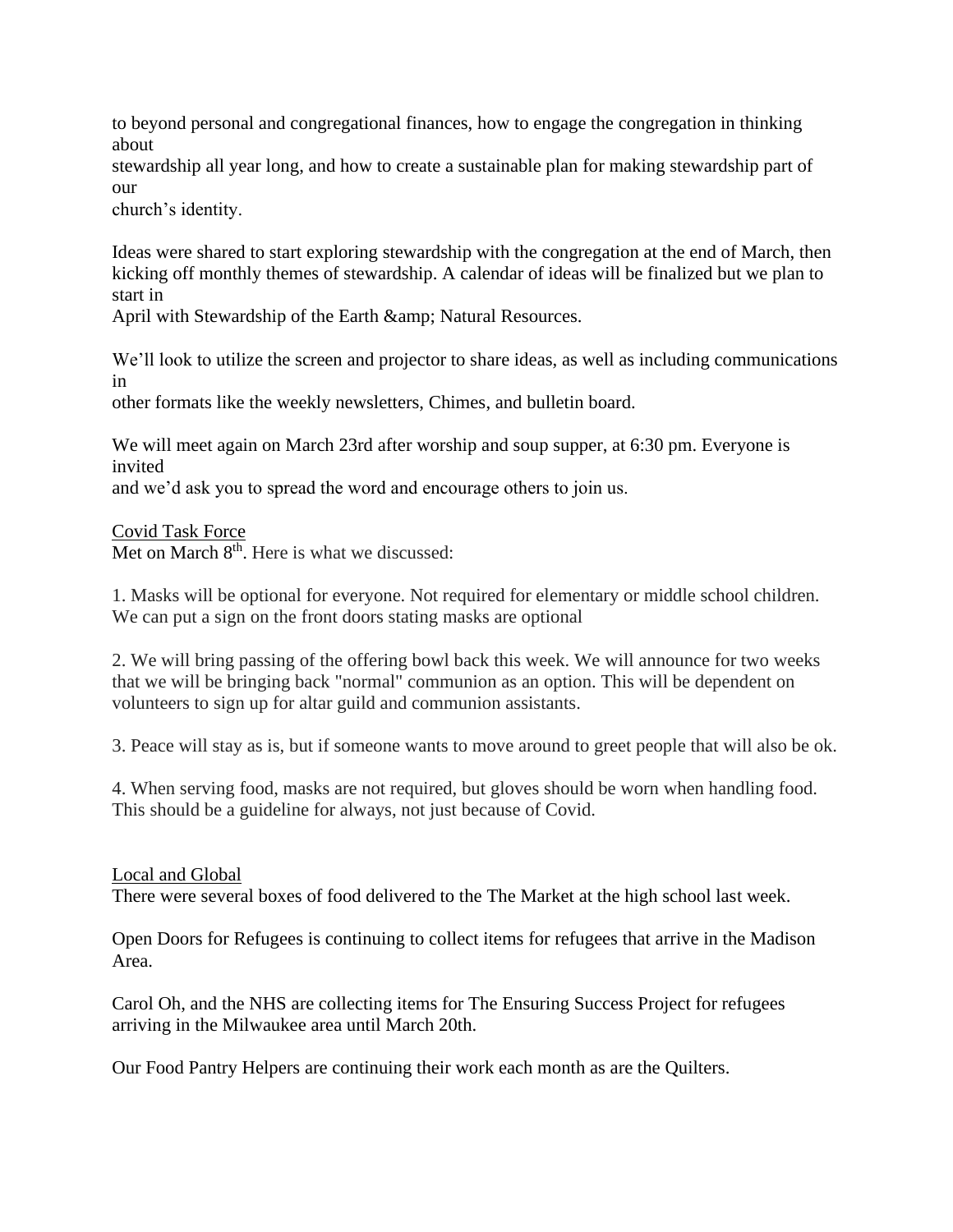Looking ahead – April 24th is the date set for the Highway Clean up and April 30th is the date picked for the Women's Tea.

## Personnel Committee

The personnel committee met on March 16th to talk about next steps in the Parish Associate hiring process. We have only received one application for the position so the job opening will be posted externally with an application deadline of April 1st. The committee is working on cultivating interview questions at this time and will review the applications on April 5th.

## **A motion by Geoff Gilbert, second by Halley Harms to approve the committee reports as presented. Motion Carried.**

### **Old Business**

- Reminder New Council Member Information (send to Julie if haven't done so)
	- o Photo for Council Bulletin Board
	- o Preferred phone number
	- o Preferred email address
- Clothes "closet" update

#### **New Business**

- Meeting Expectations
- Vote on Synod Assembly Representatives

# **Motion by Kory Anderson, second by Ruth Price to approve Geoff Gilbert attending the Synod Assembly. Motion Carried.**

- Nativity Lutheran Church Youth Overnight June 11th **Motion by Halley Harms, second by Kory Anderson to approve the Nativity Lutheran Church to stay here the night of June 11th. Motion Carried.**
- Council Retreat/Goals (see old ones)- Pastor Jaimie will look at a date and location.
- Wind Block- Kory will contact Del with the recommended plans design from council.
- Cards to Sign
- Soup Supper Sign Up- Halley will email council and staff

## **A motion by Geoff Gilbert second by Kory Anderson to adjourn the meeting at 7:48. Motion Carried.**

Lord's Prayer